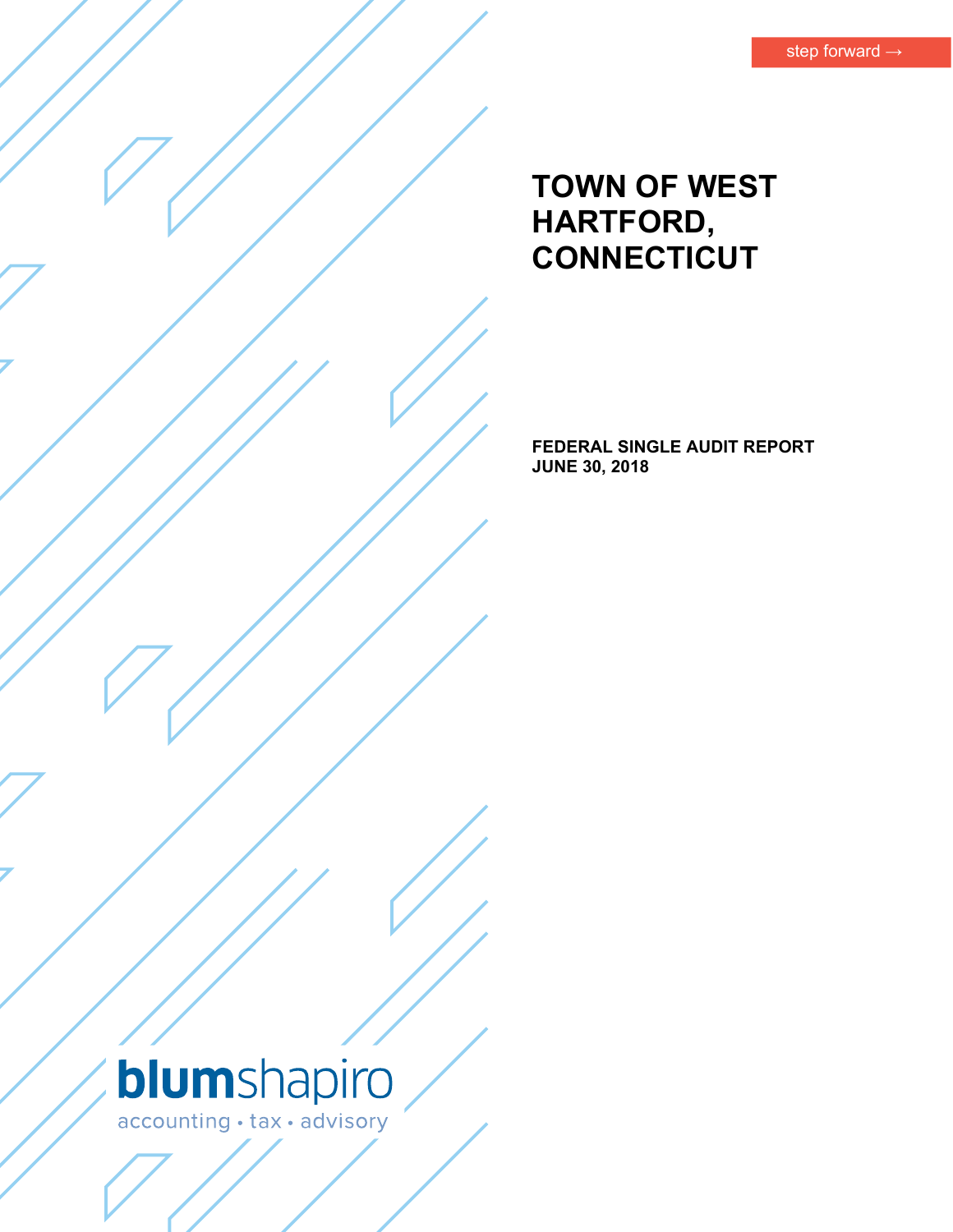# **TOWN OF WEST HARTFORD, CONNECTICUT FEDERAL SINGLE AUDIT REPORT JUNE 30, 2018 TABLE OF CONTENTS**

| Independent Auditors' Report on Compliance for Each Major Federal Program; Report<br>on Internal Control over Compliance; and Report on Schedule of Expenditures of                                                      |         |
|--------------------------------------------------------------------------------------------------------------------------------------------------------------------------------------------------------------------------|---------|
| Federal Awards Required by the Uniform Guidance                                                                                                                                                                          | $1 - 3$ |
| Schedule of Expenditures of Federal Awards                                                                                                                                                                               | $4 - 5$ |
| Notes to Schedule of Expenditures of Federal Awards                                                                                                                                                                      | 6       |
| Independent Auditors' Report on Internal Control over Financial Reporting and on<br>Compliance and Other Matters Based on an Audit of Financial Statements Performed<br>in Accordance with Government Auditing Standards | $7-8$   |
| <b>Schedule of Findings and Questioned Costs</b>                                                                                                                                                                         | 9       |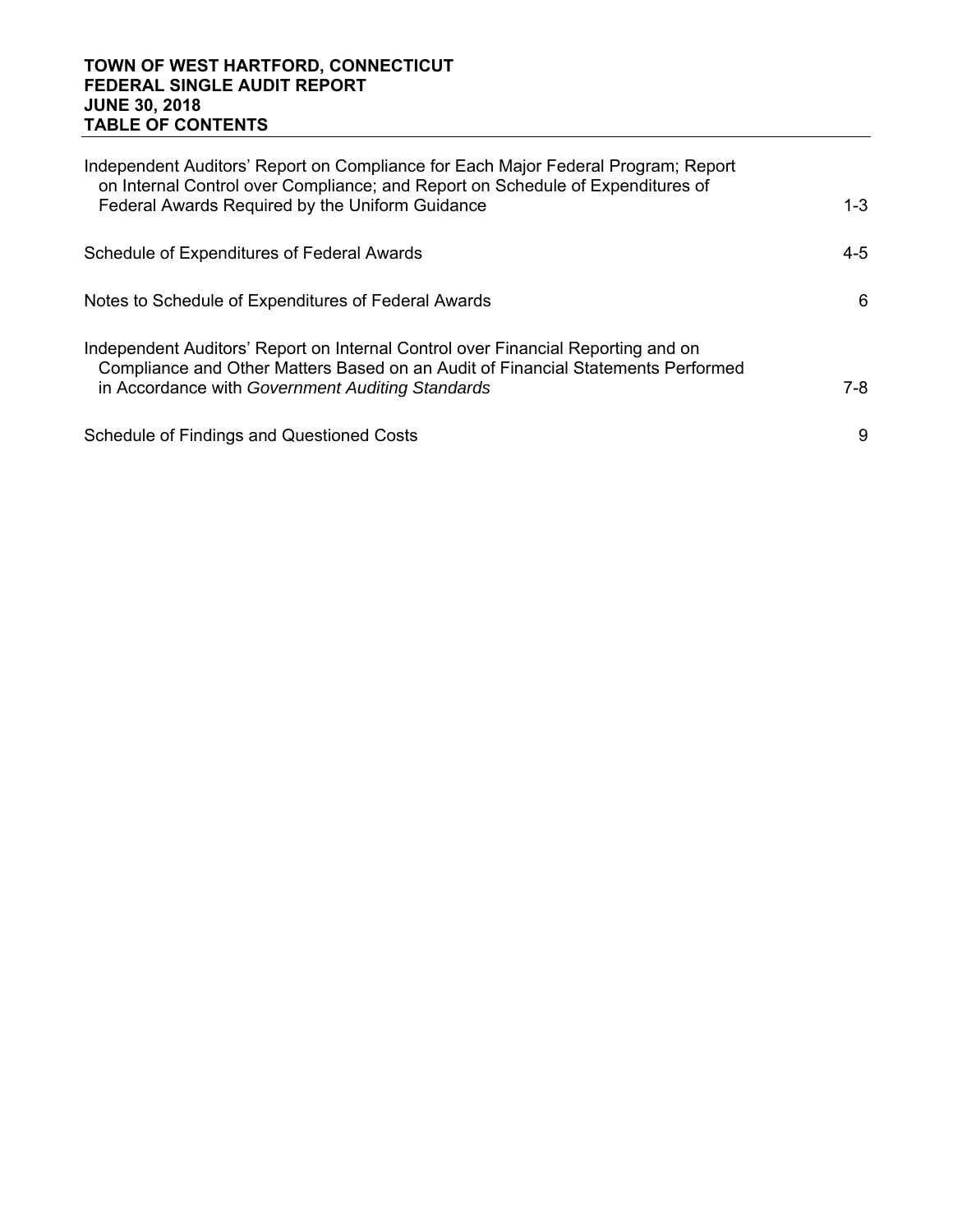

29 South Main Street P.O. Box 272000 West Hartford, CT 06127-2000 **Tel** 860.561.4000

**blumshapiro.com**

**Independent Auditors' Report on Compliance for Each Major Federal Program; Report on Internal Control over Compliance; and Report on Schedule of Expenditures of Federal Awards Required by the Uniform Guidance** 

To the Members of the Town Council Town of West Hartford, Connecticut

# **Report on Compliance for Each Major Federal Program**

We have audited the Town of West Hartford, Connecticut's compliance with the types of compliance requirements described in the *OMB Compliance Supplement* that could have a direct and material effect on each of the Town of West Hartford, Connecticut's major federal programs for the year ended June 30, 2018. The Town of West Hartford, Connecticut's major federal programs are identified in the summary of auditors' results section of the accompanying schedule of findings and questioned costs.

#### *Management's Responsibility*

Management is responsible for compliance with federal statutes, regulations, and the terms and conditions of its federal awards applicable to its federal programs.

#### *Auditors' Responsibility*

Our responsibility is to express an opinion on compliance for each of the Town of West Hartford, Connecticut's major federal programs based on our audit of the types of compliance requirements referred to above. We conducted our audit of compliance in accordance with auditing standards generally accepted in the United States of America; the standards applicable to financial audits contained in *Government Auditing Standards*, issued by the Comptroller General of the United States; and the audit requirements of Title 2 U.S. *Code of Federal Regulations* Part 200, *Uniform Administrative Requirements, Cost Principles, and Audit Requirements for Federal Awards* (Uniform Guidance). Those standards and the Uniform Guidance require that we plan and perform the audit to obtain reasonable assurance about whether noncompliance with the types of compliance requirements referred to above that could have a direct and material effect on a major federal program occurred. An audit includes examining, on a test basis, evidence about the Town of West Hartford, Connecticut's compliance with those requirements and performing such other procedures as we considered necessary in the circumstances.

We believe that our audit provides a reasonable basis for our opinion on compliance for each major federal program. However, our audit does not provide a legal determination of the Town of West Hartford, Connecticut's compliance.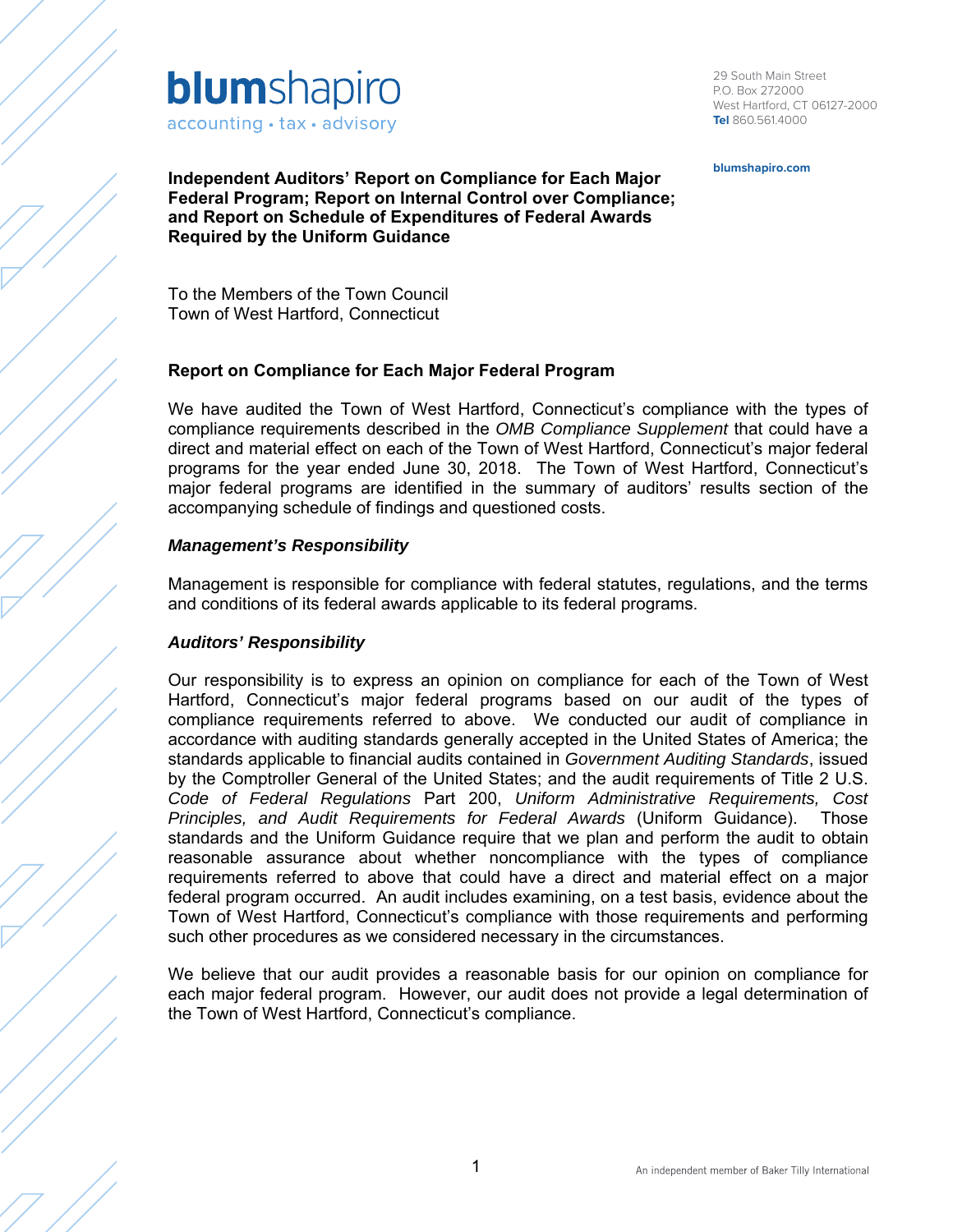# *Opinion on Each Major Federal Program*

In our opinion, the Town of West Hartford, Connecticut, complied, in all material respects, with the types of compliance requirements referred to above that could have a direct and material effect on each of its major federal programs for the year ended June 30, 2018.

#### **Report on Internal Control over Compliance**

Management of the Town of West Hartford, Connecticut, is responsible for establishing and maintaining effective internal control over compliance with the types of compliance requirements referred to above. In planning and performing our audit of compliance, we considered the Town of West Hartford, Connecticut's internal control over compliance with the types of requirements that could have a direct and material effect on each major federal program to determine the auditing procedures that are appropriate in the circumstances for the purpose of expressing an opinion on compliance for each major federal program and to test and report on internal control over compliance in accordance with the Uniform Guidance, but not for the purpose of expressing an opinion on the effectiveness of internal control over compliance. Accordingly, we do not express an opinion on the effectiveness of the Town of West Hartford, Connecticut's internal control over compliance.

A deficiency in internal control over compliance exists when the design or operation of a control over compliance does not allow management or employees, in the normal course of performing their assigned functions, to prevent, or detect and correct, noncompliance with a type of compliance requirement of a federal program on a timely basis. A material weakness in internal control over compliance is a deficiency, or a combination of deficiencies, in internal control over compliance such that there is a reasonable possibility that material noncompliance with a type of compliance requirement of a federal program will not be prevented, or detected and corrected on a timely basis. A significant deficiency in internal control over compliance is a deficiency, or a combination of deficiencies, in internal control over compliance with a type of compliance requirement of a federal program that is less severe than a material weakness in internal control over compliance yet important enough to merit attention by those charged with governance.

Our consideration of internal control over compliance was for the limited purpose described in the first paragraph of this section and was not designed to identify all deficiencies in internal control over compliance that might be material weaknesses or significant deficiencies. We did not identify any deficiencies in internal control over compliance that we consider to be material weaknesses. However, material weaknesses may exist that have not been identified.

The purpose of this report on internal control over compliance is solely to describe the scope of our testing of internal control over compliance and the results of that testing based on the requirements of the Uniform Guidance. Accordingly, this report is not suitable for any other purpose.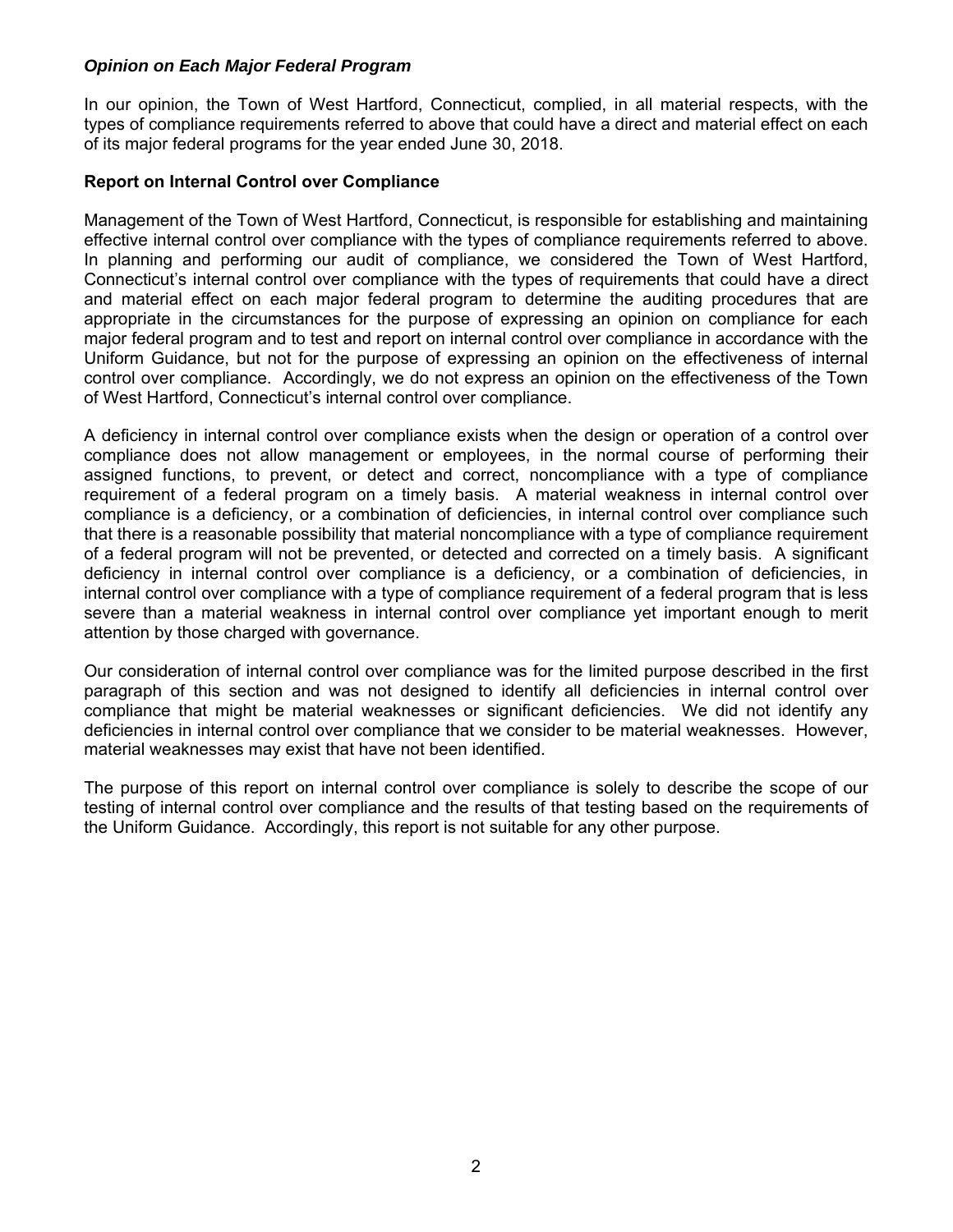#### **Report on Schedule of Expenditures of Federal Awards Required by the Uniform Guidance**

We have audited the financial statements of the governmental activities, the business-type activities, the discretely presented component unit, each major fund and the aggregate remaining fund information of the Town of West Hartford, Connecticut, as of and for the year ended June 30, 2018, and the related notes to the financial statements, which collectively comprise the Town of West Hartford, Connecticut's basic financial statements. We issued our report thereon dated December 18, 2018, which contained unmodified opinions on those financial statements. Our audit was conducted for the purpose of forming opinions on the financial statements that collectively comprise the basic financial statements. The accompanying schedule of expenditures of federal awards is presented for purposes of additional analysis as required by the Uniform Guidance and is not a required part of the basic financial statements. Such information is the responsibility of management and was derived from and relates directly to the underlying accounting and other records used to prepare the basic financial statements. The information has been subjected to the auditing procedures applied in the audit of the financial statements and certain additional procedures, including comparing and reconciling such information directly to the underlying accounting and other records used to prepare the basic financial statements or to the basic financial statements themselves, and other additional procedures in accordance with auditing standards generally accepted in the United States of America. In our opinion, the schedule of expenditures of federal awards is fairly stated in all material respects in relation to the basic financial statements as a whole.

Blum, Shapino & Company, P.C.

West Hartford, Connecticut December 18, 2018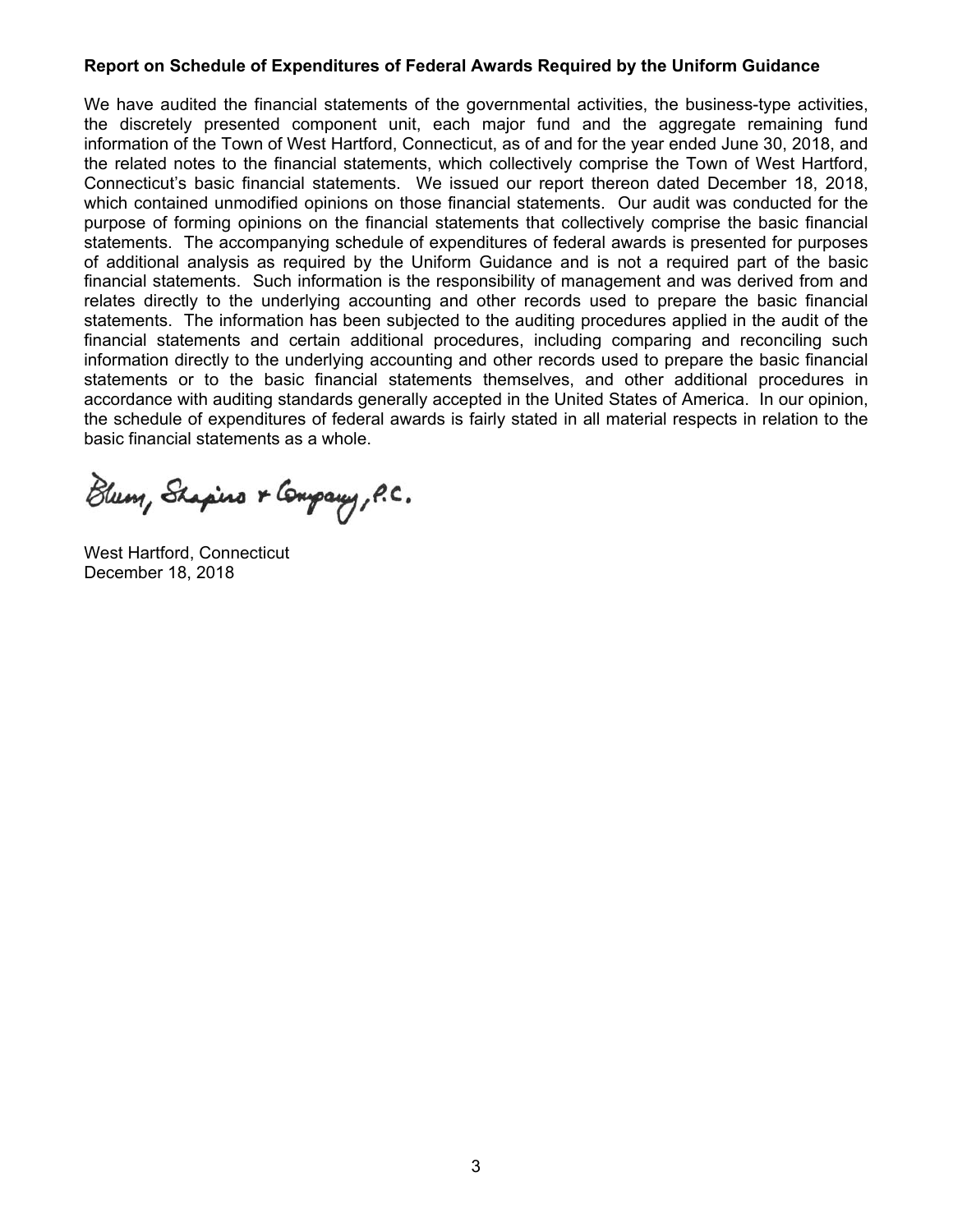#### **TOWN OF WEST HARTFORD, CONNECTICUT SCHEDULE OF EXPENDITURES OF FEDERAL AWARDS FOR THE YEAR ENDED JUNE 30, 2018**

| Federal Grantor/Pass-Through Grantor/<br><b>Program or Cluster Title</b>                                                                         | Federal<br><b>CFDA</b><br>Number | <b>Pass-Through Entity</b><br><b>Identifying Number</b> | <b>Total Federal</b><br><b>Expenditures</b> |                 |
|--------------------------------------------------------------------------------------------------------------------------------------------------|----------------------------------|---------------------------------------------------------|---------------------------------------------|-----------------|
| <b>United States Department of Agriculture</b>                                                                                                   |                                  |                                                         |                                             |                 |
| Passed Through the State of Connecticut Department of Education:                                                                                 |                                  |                                                         |                                             |                 |
| <b>Child Nutrition Cluster:</b>                                                                                                                  |                                  |                                                         |                                             |                 |
| National School Lunch Program                                                                                                                    | 10.555                           | 12060-SDE64370-20560                                    | \$<br>206,846                               |                 |
| National School Lunch Program                                                                                                                    | 10.555                           | 12060-SDE64370-20560                                    | 998,311                                     |                 |
| School Breakfast Program<br>Summer Food Service Program for Children                                                                             | 10.553<br>10.559                 | 12060-SDE64370-20508<br>12060-SDE64370-20540            | 211,693<br>16,803                           |                 |
| Summer Food Service Program for Children                                                                                                         | 10.559                           | 12060-SDE64370-20548                                    | 1,708                                       |                 |
|                                                                                                                                                  |                                  |                                                         |                                             | \$<br>1,435,361 |
| United States Department of Transportation                                                                                                       |                                  |                                                         |                                             |                 |
| Passed Through the State of Connecticut Department of Transportation:                                                                            |                                  |                                                         |                                             |                 |
| <b>Highway Safety Cluster:</b>                                                                                                                   |                                  |                                                         |                                             |                 |
| State and Community Highway Safety                                                                                                               | 20.600                           | 12062-DOT57513-20559                                    | 7,346                                       |                 |
| National Priority Safety Programs                                                                                                                | 20.616                           | 12062-DOT57513-22600                                    | 54,716                                      | 62,062          |
| Passed Through the State of Connecticut Department of Energy and Environmental Protection:                                                       |                                  |                                                         |                                             |                 |
| Highway Planning and Construction Cluster:                                                                                                       |                                  |                                                         |                                             |                 |
| Recreational Trails Program                                                                                                                      | 20.219                           | 12060-DEP44321-20296                                    | 16,463                                      |                 |
| Passed Through the State of Connecticut Department of Transportation:                                                                            |                                  |                                                         |                                             |                 |
| <b>Highway Planning and Construction</b>                                                                                                         | 20.205                           | 12062-DOT57141-22108                                    | 1,868,669                                   |                 |
|                                                                                                                                                  |                                  |                                                         |                                             | 1,885,132       |
| Alcohol Open Container Requirements                                                                                                              | 20.607                           | 12062-DOT57513-22091                                    |                                             | 150,476         |
| Total United States Department of Transportation                                                                                                 |                                  |                                                         |                                             | 2,097,670       |
| United States Department of Homeland Security<br>Passed Through the State of Connecticut Department of Emergency Services and Public Protection: |                                  |                                                         |                                             |                 |
| <b>Emergency Management Performance Grants</b>                                                                                                   | 97.042                           | 12060-DPS32160-21881                                    |                                             | 17,640          |
| Direct:                                                                                                                                          |                                  |                                                         |                                             |                 |
| Assistance to Firefighters Grant                                                                                                                 | 97.044                           |                                                         |                                             | 497,458         |
| <b>Total United States Department of Homeland Security</b>                                                                                       |                                  |                                                         |                                             | 515,098         |
| <b>United States Department of Justice</b><br>Direct:                                                                                            |                                  |                                                         |                                             |                 |
| Edward Byrne Memorial Justice Assistance Grant Program                                                                                           | 16.738                           |                                                         | 21,298                                      |                 |
| Passed Through the State of Connecticut Department of Emergency Services and Public Protection:                                                  |                                  |                                                         |                                             |                 |
| Edward Byrne Memorial Justice Assistance Grant Program                                                                                           | 16.738                           | 12060-DPS32523-26185                                    | 9,582                                       | 30,880          |

The accompanying notes are an integral part of this schedule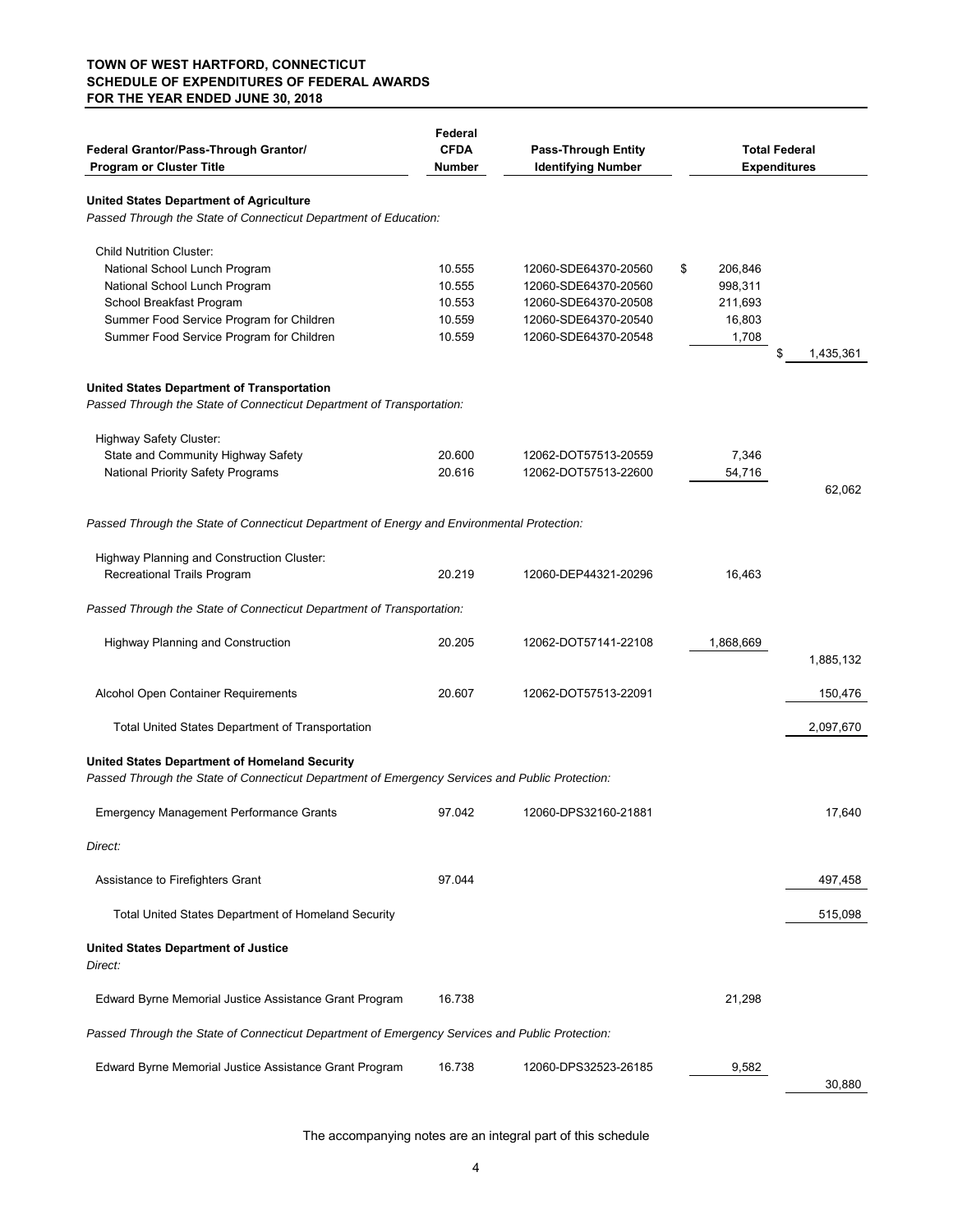#### **(CONTINUED) SCHEDULE OF EXPENDITURES OF FEDERAL AWARDS TOWN OF WEST HARTFORD, CONNECTICUT FOR THE YEAR ENDED JUNE 30, 2018**

| Federal Grantor/Pass-Through Grantor/<br><b>Program or Cluster Title</b> | Federal<br><b>CFDA</b><br><b>Number</b> | <b>Pass-Through Entity</b><br><b>Identifying Number</b> | <b>Total Federal</b><br><b>Expenditures</b> |                 |  |  |
|--------------------------------------------------------------------------|-----------------------------------------|---------------------------------------------------------|---------------------------------------------|-----------------|--|--|
| <b>United States Department of Education</b>                             |                                         |                                                         |                                             |                 |  |  |
| Passed Through the State of Connecticut Department of Education:         |                                         |                                                         |                                             |                 |  |  |
| Special Education Cluster (IDEA):                                        |                                         |                                                         |                                             |                 |  |  |
| Special Education Grants to States                                       | 84.027                                  | 12060-SDE64370-20977-2018 \$                            | 2,062,973                                   |                 |  |  |
| Special Education Grants to States                                       | 84.027                                  | 12060-SDE64370-20977-2017                               | 158,853                                     |                 |  |  |
| <b>Special Education Preschool Grants</b>                                | 84.173                                  | 12060-SDE64370-20983-2018                               | 42,974                                      |                 |  |  |
| Special Education Preschool Grants                                       | 84.173                                  | 12060-SDE64370-20983-2017                               | 9,062                                       |                 |  |  |
|                                                                          |                                         |                                                         |                                             | \$<br>2,273,862 |  |  |
| Title I Grants to Local Educational Agencies                             | 84.010                                  | 12060-SDE64370-20679-2018                               | 881,659                                     |                 |  |  |
| Title I Grants to Local Educational Agencies                             | 84.010                                  | 12060-SDE64370-20679-2017                               | 93,818                                      |                 |  |  |
|                                                                          |                                         |                                                         |                                             | 975,477         |  |  |
| Career and Technical Education -- Basic Grants to States                 | 84.048                                  | 12060-SDE64370-20742-2018                               |                                             | 87,911          |  |  |
| <b>Adult Education - Basic Grants to States</b>                          | 84.002                                  | 12060-SDE64370-20784-2018                               |                                             | 91,939          |  |  |
| Improving Teacher Quality State Grants                                   | 84.367                                  | 12060-SDE64370-20858-2018                               | 137,155                                     |                 |  |  |
| Improving Teacher Quality State Grants                                   | 84.367                                  | 12060-SDE64370-20858-2017                               | 48,863                                      |                 |  |  |
|                                                                          |                                         |                                                         |                                             | 186.018         |  |  |
| <b>English Language Acquisition State Grants</b>                         | 84.365                                  | 12060-SDE64370-20868-2018                               | 24,269                                      |                 |  |  |
| English Language Acquisition State Grants                                | 84.365                                  | 12060-SDE64370-20868-2017                               | 52,641                                      |                 |  |  |
| English Language Acquisition State Grants                                | 84.365                                  | 12060-SDE64370-20868-2018                               | 3,818                                       |                 |  |  |
| <b>English Language Acquisition State Grants</b>                         | 84.365                                  | 12060-SDE64370-20868-2017                               | 35,371                                      |                 |  |  |
|                                                                          |                                         |                                                         |                                             | 116,099         |  |  |
| Student Support and Academic Enrichment Program                          | 84.424                                  | 12060-SDE64370-22854-2018                               |                                             | 9,688           |  |  |
| Emergency Impact Aid Program                                             | 84.938C                                 | 12060-SDE64370-22911-82010                              |                                             | 75,000          |  |  |
| <b>Total United States Department of Education</b>                       |                                         |                                                         |                                             | 3,815,994       |  |  |
| United States Department of Housing and Urban Development<br>Direct:     |                                         |                                                         |                                             |                 |  |  |
| <b>CDBG</b> - Entitlement Grants Cluster:                                |                                         |                                                         |                                             |                 |  |  |
| <b>Community Development Block Grants/Entitlement Grants</b>             | 14.218                                  |                                                         |                                             | 980,232         |  |  |
| <b>Total Federal Awards</b>                                              |                                         |                                                         |                                             | 8,875,235<br>\$ |  |  |
|                                                                          |                                         |                                                         |                                             |                 |  |  |

The accompanying notes are an integral part of this schedule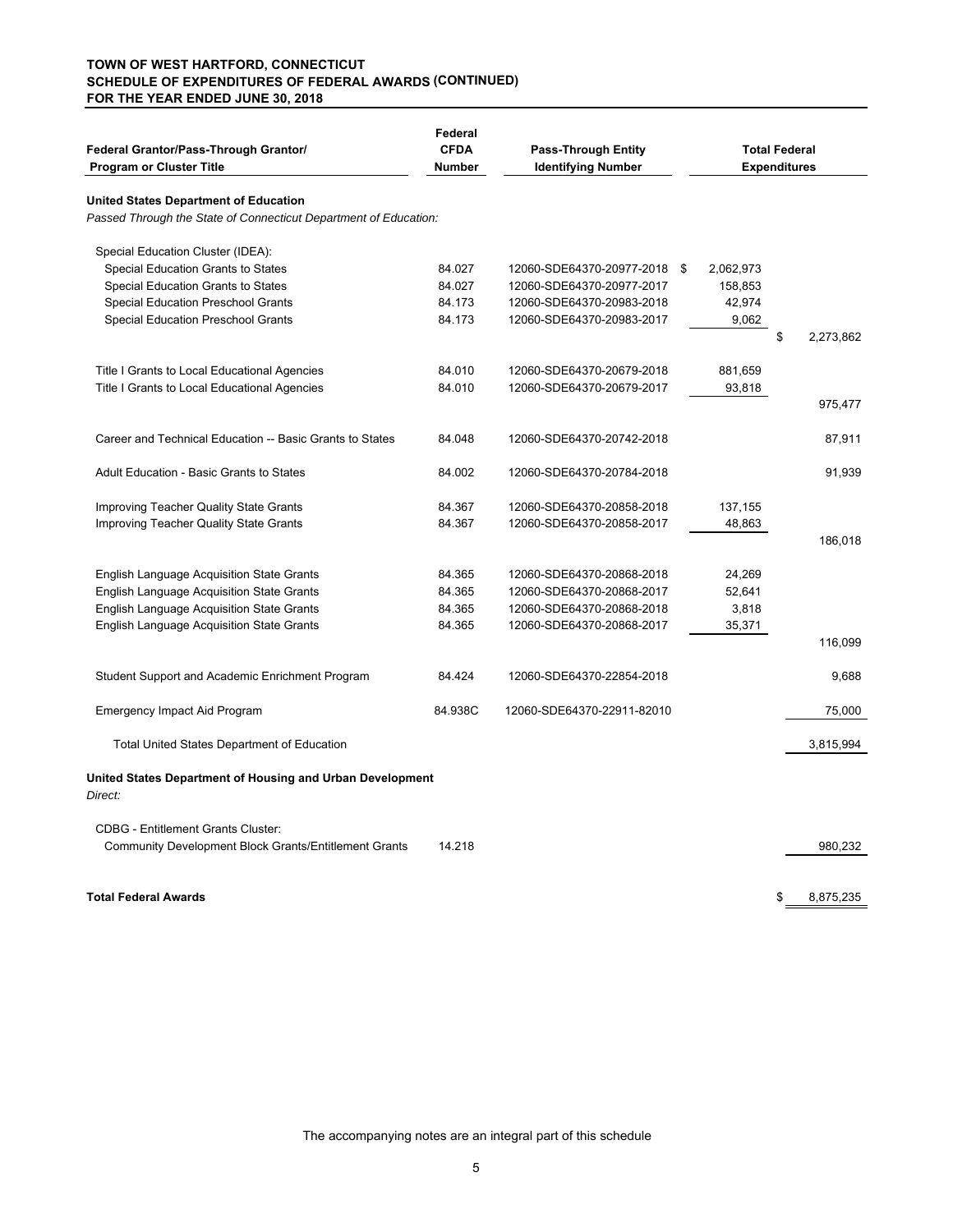# **1. BASIS OF PRESENTATION**

The accompanying schedule of expenditures of federal awards (the Schedule) includes the federal award activity of the Town of West Hartford, Connecticut, under programs of the federal government for the year ended June 30, 2018. The information in the Schedule is presented in accordance with the requirements of Title 2 U.S. *Code of Federal Regulations* Part 200, *Uniform Administrative Requirements, Cost Principles, and Audit Requirements for Federal Awards* (Uniform Guidance).

Because the Schedule presents only a selected portion of the operations of the Town of West Hartford, Connecticut, it is not intended to, and does not, present the financial position, changes in fund balance, changes in net position or cash flows of the Town of West Hartford, Connecticut.

# **2. SUMMARY OF SIGNIFICANT ACCOUNTING POLICIES**

Expenditures reported on the Schedule are reported using the modified accrual basis of accounting. Such expenditures are recognized following the cost principles contained in the Uniform Guidance, wherein certain types of expenditures are not allowable or are limited as to reimbursement.

# **3. NONCASH AWARDS**

Donated commodities in the amount of \$206,846 are included in the Department of Agriculture's National School Lunch Program, CFDA #10.555. The amount represents the market value of commodities received.

# **4. INDIRECT COST RECOVERY**

The Town of West Hartford, Connecticut, has elected not to use the 10% de minimis indirect cost rate provided under Section 200.414 of the Uniform Guidance.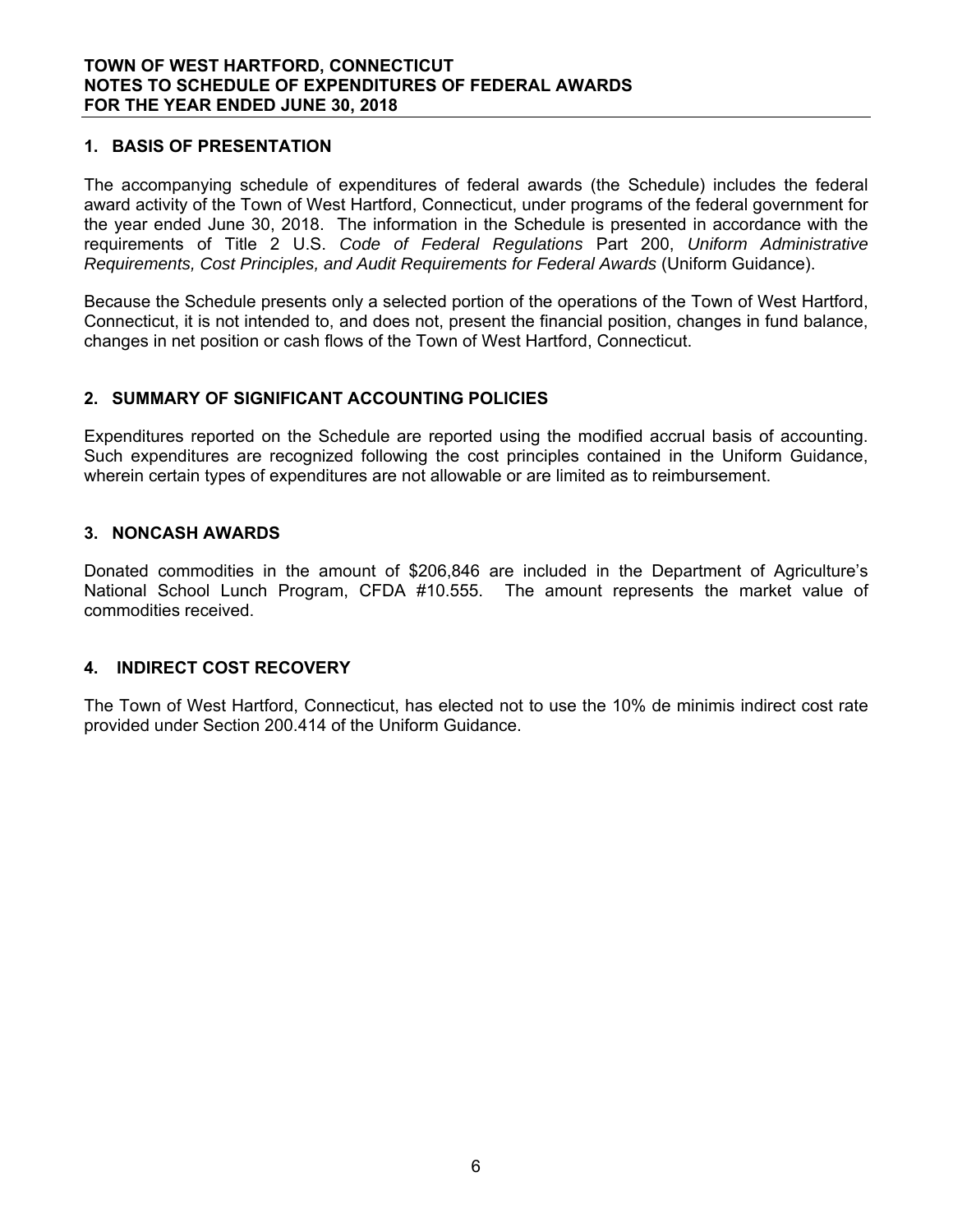

29 South Main Street P.O. Box 272000 West Hartford, CT 06127-2000 **Tel** 860.561.4000

**blumshapiro.com**

**Independent Auditors' Report on Internal Control over Financial Reporting and on Compliance and Other Matters Based on an Audit of Financial Statements Performed in Accordance with** *Government Auditing Standards*

To the Members of the Town Council Town of West Hartford, Connecticut

We have audited, in accordance with the auditing standards generally accepted in the United States of America and the standards applicable to financial audits contained in *Government Auditing Standards*, issued by the Comptroller General of the United States, the financial statements of the governmental activities, the business-type activities, the discretely presented component unit, each major fund and the aggregate remaining fund information of the Town of West Hartford, Connecticut, as of and for the year ended June 30, 2018, and the related notes to the financial statements, which collectively comprise the Town of West Hartford, Connecticut's basic financial statements, and have issued our report thereon dated December 18, 2018.

#### **Internal Control over Financial Reporting**

In planning and performing our audit of the financial statements, we considered the Town of West Hartford, Connecticut's internal control over financial reporting (internal control) to determine the audit procedures that are appropriate in the circumstances for the purpose of expressing our opinions on the financial statements, but not for the purpose of expressing an opinion on the effectiveness of the Town of West Hartford, Connecticut's internal control. Accordingly, we do not express an opinion on the effectiveness of the Town of West Hartford, Connecticut's internal control.

A deficiency in internal control exists when the design or operation of a control does not allow management or employees, in the normal course of performing their assigned functions, to prevent, or detect and correct, misstatements on a timely basis. A material weakness is a deficiency, or a combination of deficiencies, in internal control such that there is a reasonable possibility that a material misstatement of the entity's financial statements will not be prevented, or detected and corrected on a timely basis. A significant deficiency is a deficiency, or a combination of deficiencies, in internal control that is less severe than a material weakness yet important enough to merit attention by those charged with governance.

Our consideration of internal control was for the limited purpose described in the first paragraph of this section and was not designed to identify all deficiencies in internal control that might be material weaknesses or significant deficiencies. Given these limitations, during our audit we did not identify any deficiencies in internal control that we consider to be material weaknesses. However, material weaknesses may exist that have not been identified.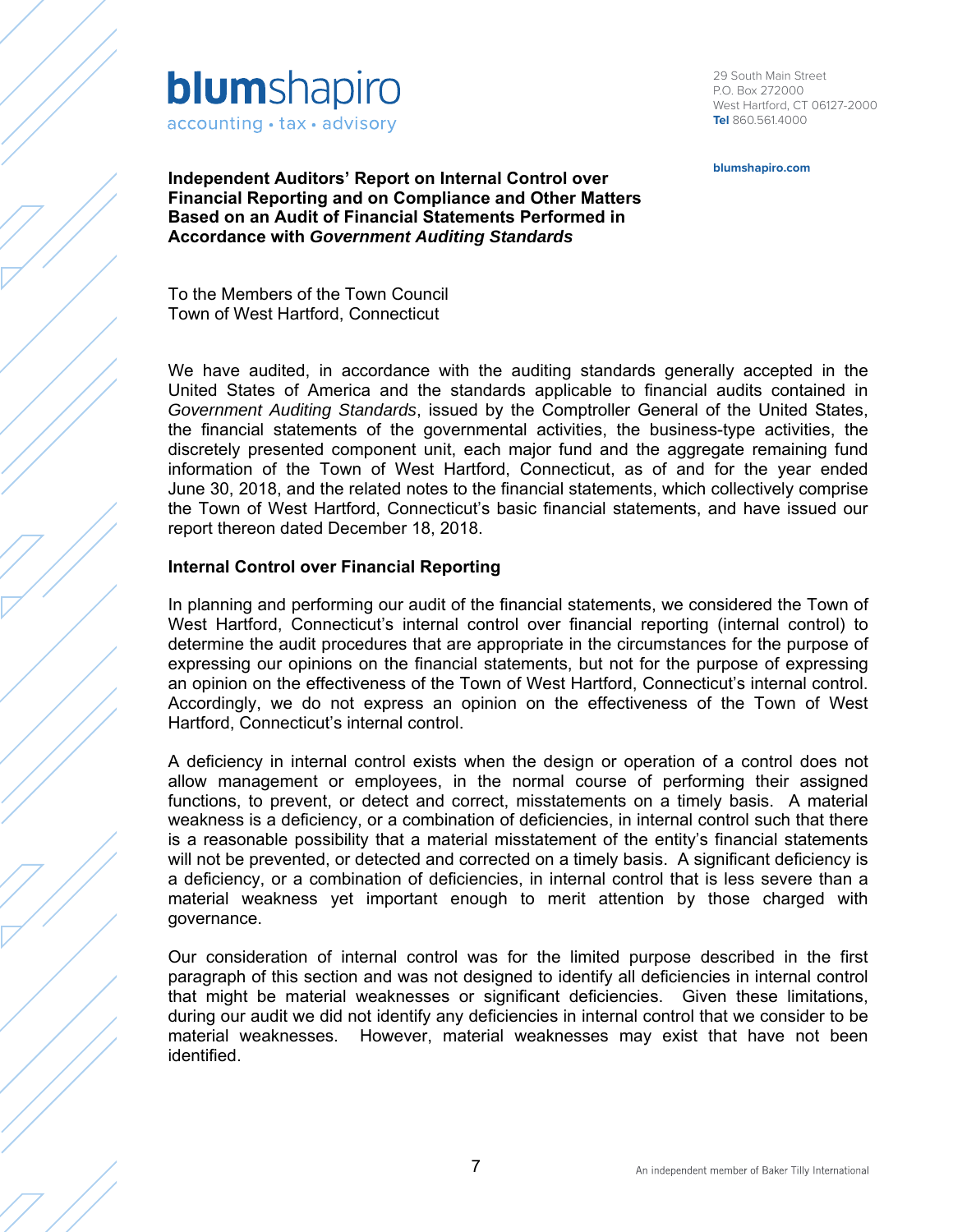# **Compliance and Other Matters**

As part of obtaining reasonable assurance about whether the Town of West Hartford, Connecticut's financial statements are free from material misstatement, we performed tests of its compliance with certain provisions of laws, regulations, contracts and grant agreements, noncompliance with which could have a direct and material effect on the determination of financial statement amounts. However, providing an opinion on compliance with those provisions was not an objective of our audit, and, accordingly, we do not express such an opinion. The results of our tests disclosed no instances of noncompliance or other matters that are required to be reported under *Government Auditing Standards*.

# **Purpose of this Report**

The purpose of this report is solely to describe the scope of our testing of internal control and compliance and the results of that testing, and not to provide an opinion on the effectiveness of the Town of West Hartford, Connecticut's internal control or on compliance. This report is an integral part of an audit performed in accordance with *Government Auditing Standards* in considering the Town of West Hartford, Connecticut's internal control and compliance. Accordingly, this communication is not suitable for any other purpose.

Blum, Shapino & Company, P.C.

West Hartford, Connecticut December 18, 2018